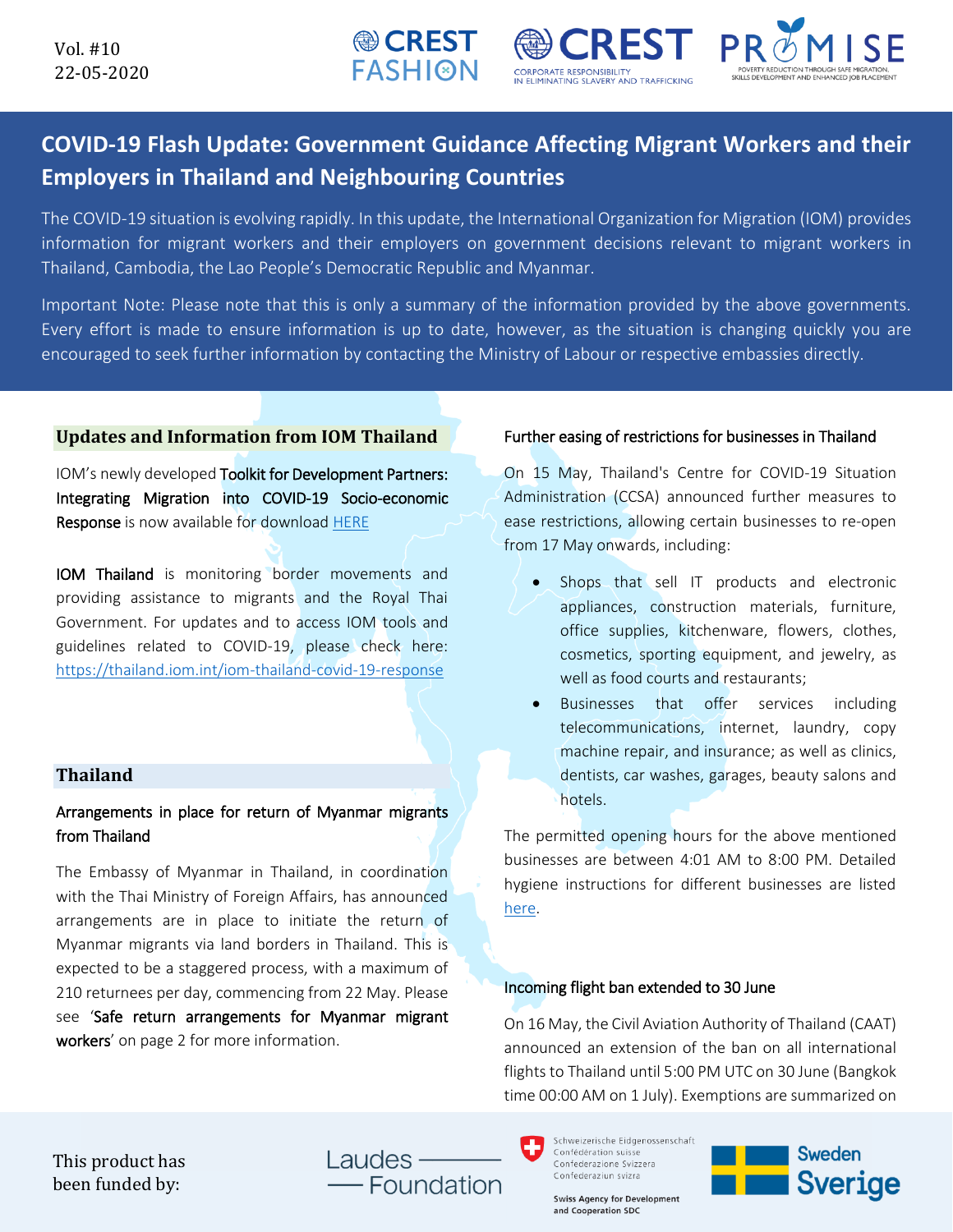# Vol. #10 22-05-2020



page 2 in [IOM's Flash Update](https://thailand.iom.int/sites/default/files/Infosheets/01-05-2020%20IOM%20Flash%20Update%20on%20COVID-19%20for%20Migrant%20Workers%20in%20Thailand.pdf) #7. Overseas Thai nationals can contact their respective Royal Thai Embassy to seek assistance including for information on repatriation flights, and to obtain fit-to-fly certificates.



# Tracing application *Thai Chana* launched

Reference[: Thai PBS World](https://www.thaipbsworld.com/over-2-6-million-shoppers-download-thai-chana-virus-tracing-app/) news, 18 May 2020

On 17 May, the Royal Thai Government launched a Thai language mobile application called "Thai Chana" (*Thai's Victory*), for businesses and their customers. Businesses across the country, from mega malls to small local shops, are required to download it and register via the app. Customers are required to scan QR codes posted at entrances and exits of all malls for check-in and check-out using their mobile phones. The application aims to

**CORPORATE RESPONSIBILITY** IN ELIMINATING SLAVERY AND TRAFFICKIN



enhance COVID-19 contact tracing. So far, more than 44,000 businesses have registered via the application.

## **Myanmar**

#### Safe return arrangements for Myanmar migrant workers

Reference: The Embassy of Myanmar in Thailand, 19 May 2020

The Embassy of Myanmar in Thailand announced official arrangements to repatriate Myanmar migrant workers in Thailand via land borders, in coordination with the Ministry of Foreign Affairs (MOFA) in Thailand. Key information is summarized below:

- Starting from 22 May, buses will transport Myanmar migrants from Mo Chit (Bangkok) to Mae Sot on a daily basis, accompanied by Thai police. Five buses are scheduled to depart daily from Mo Chit at 10 PM, and another five buses will depart at 11 PM. A maximum of 21 passengers are allowed per bus, and each passenger is permitted to carry a maximum of two bags weighing no more than 20 kg in total.
- Under these arrangements, the maximum number of Myanmar migrants able to return per day is 210 passengers in total.
- The total bus fare from Mo Chit to Mae Sot, using this service, is THB 1,048, to be paid by passengers.
- In order to utilize the service, migrants need to first apply [online.](https://docs.google.com/forms/d/e/1FAIpQLSeEEoihOpUcyw_PVXAk-K7DwH3wiZiseO0hljMJliW7E7KBZw/viewform?fbclid=IwAR1r7aiggaTxw5651ZcxyNV17joSvUtfbV20qSUJzmFMsdUeZOmUsPE8Bj) The Myanmar Labour Attaché Office will then contact the migrant and provide the Office's bank account information for migrants to deposit the bus fare. The final list of passengers for each day will be posted on the Myanmar Labour Attaché Office – Thailand [official Facebook page](https://www.facebook.com/myanmar.labour.office.thai/) in advance of departure.
- All confirmed passengers should check-in with the Myanmar Labour Attaché Office via private

This product has been funded by:

Laudes -- Foundation Schweizerische Eidgenossenschaft Confédération suisse Confederazione Svizzera Confederaziun svizra

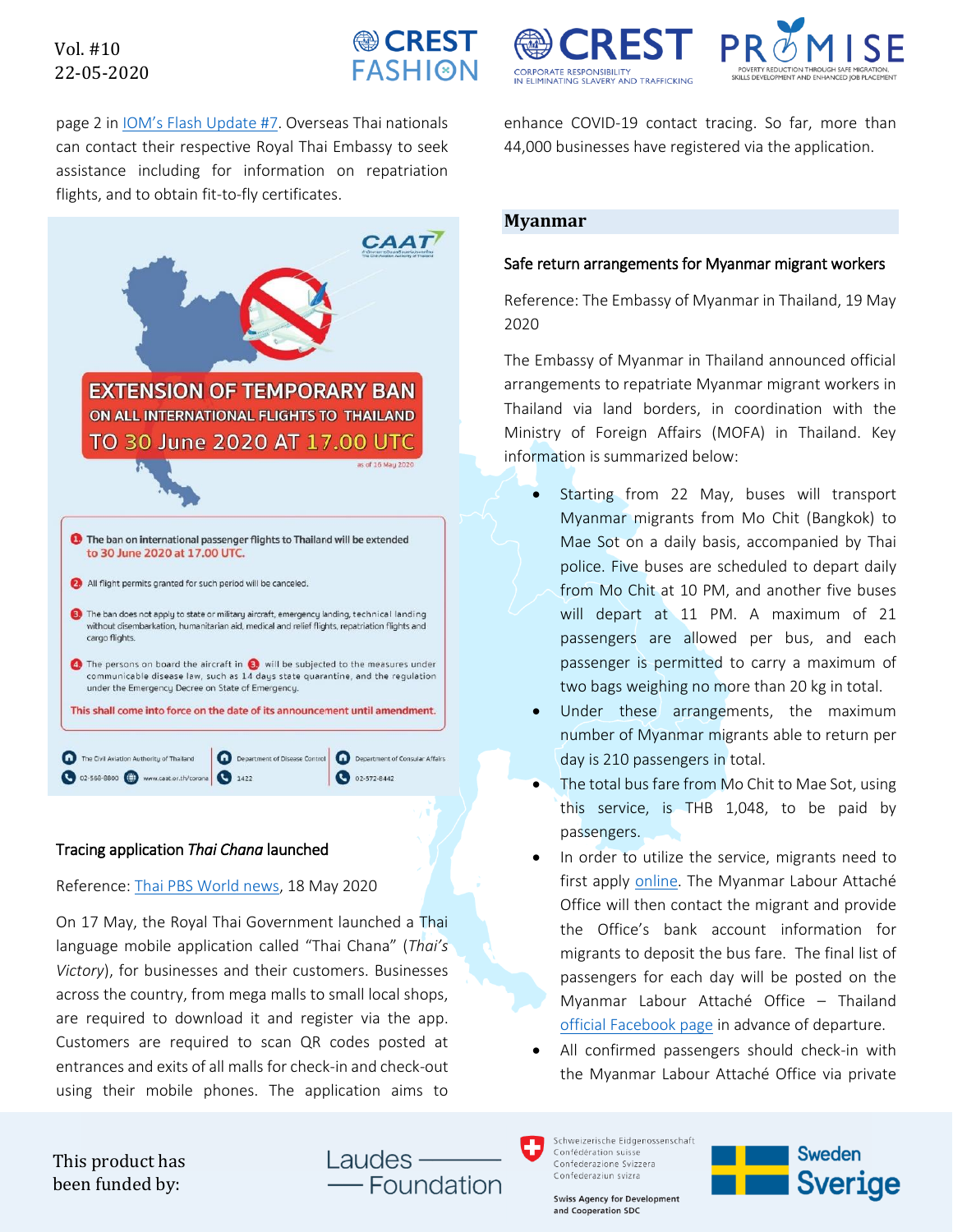

**CORPORATE RESPONSIBILITY** 

**VELIMINATING SLAVERY AND TRAFFICKIN** 



message between 5 PM to 8 PM on the day of their departure.

NOTE: The initial announcement issued by the Embassy of Myanmar in Thailand on 19 May mentioned a connecting service for Myanmar returnees to travel from Mahachai to Mo Chit, before connecting to buses travelling from Mo Chit to Mae Sot. The connecting service was THB 150 per route. However, on 22 May, the Myanmar Labour Attaché Office – Thailand official Facebook page [announced](https://www.facebook.com/281841248980818/posts/876185289546408/) that confirmed passengers can depart from Mo Chit (Bangkok) only. Those who already paid THB 150 for the Mahachai – Mo Chit route will receive refunds.

The contact details of the Myanmar Labour Attaché Offices across Thailand are listed below:

- a. Bangkok: U Myo Myint Naing, (+66) 09 4884 5484
- b. Bangkok: U Ye Yan Aung, (+66) 06 5220 6952
- c. Mae Sot: U Wai Lin Maung, (+66) 06 5220 6953
- d. Ranong: U Kyaw Soe Wai, (+66) 06 5220 6951
- e. Chiang Mai: U Zaw Min Htwe, (+66) 09 9059 2352

Migrants who wish to arrange their own return must obtain approval by submitting the following information to the Myanmar Labour Attaché Office – Thailand official [Facebook page](https://www.facebook.com/myanmar.labour.office.thai/) via private message:

- 1. Name
- 2. Passport Number
- 3. Non-Thai ID Number
- 4. Type of Visa
- 5. Name of Employer
- 6. Address of Employer
- 7. Type of Work
- 8. Phone Number in Thailand
- 9. Address in Myanmar
- 10. Whether the individual plans to re-migrate to Thailand
- 11. Current address in Thailand
- 12. Border Gate for return (Mae-Sai-Tachileik, Mae Sot-Myawaddy, Ranong-Kawthaung)
- 13. Plate Number of vehicle that will arrive at the Border Gate.

NOTE: at the time of writing, travel restrictions between provinces in Thailand remain in effect. Only the Mae Sot – Myawaddy border is currently able to process Myanmar returnees. The Myanmar Labour Attaché Office is in discussions with the Thai MOFA regarding potential prior approval for Myanmar migrants to travel between provinces for the purposes of repatriation. IOM is monitoring the situation for further updates.

#### Emerging reports of unethical recruitment in Myanmar

According to the Embassy of Myanmar in Thailand, [20](https://www.bangkokpost.com/thailand/general/1919180/trafficked-migrants-rescued-in-south)  [Myanmar migrants were trafficked](https://www.bangkokpost.com/thailand/general/1919180/trafficked-migrants-rescued-in-south) and stranded at the Thailand – Malaysia border for two months. These migrants were discovered by the Thai military and Thai immigration police and have been transferred to Myanmar authorities for repatriation. The broker had charged each person MMK 1 million (THB 23,000) and transported them through irregular border crossings.

### Extension of precautionary restrictions until 31 May

Reference: National Level Central Committee for Prevention, Control, and Treatment Against COVID-19 letter no. 633/264/COVID-19 Committee (2020)

The National Level Central Committee for Prevention, Control, and Treatment of COVID-19 issued an announcement extending related Orders, Announcements, and Requests to the Public. These measures were introduced on 15 May and have been extended to 31 May 2020, specifically:

- 1. Extension of the nationwide curfew from 00:00 AM to 04:00 AM daily.
- 2. Extension of the ban on international commercial flights in and out of Myanmar.
- 3. Extension of the Stay at Home Order in six Townships in Yangon (South Okkalapa, Pabedan, Bahan, Mayangone, Insein and Tamwe). From

Schweizerische Eidgenossenschaft Confédération suisse Confederazione Svizzera Confederaziun svizra



This product has been funded by:

Laudes -Foundation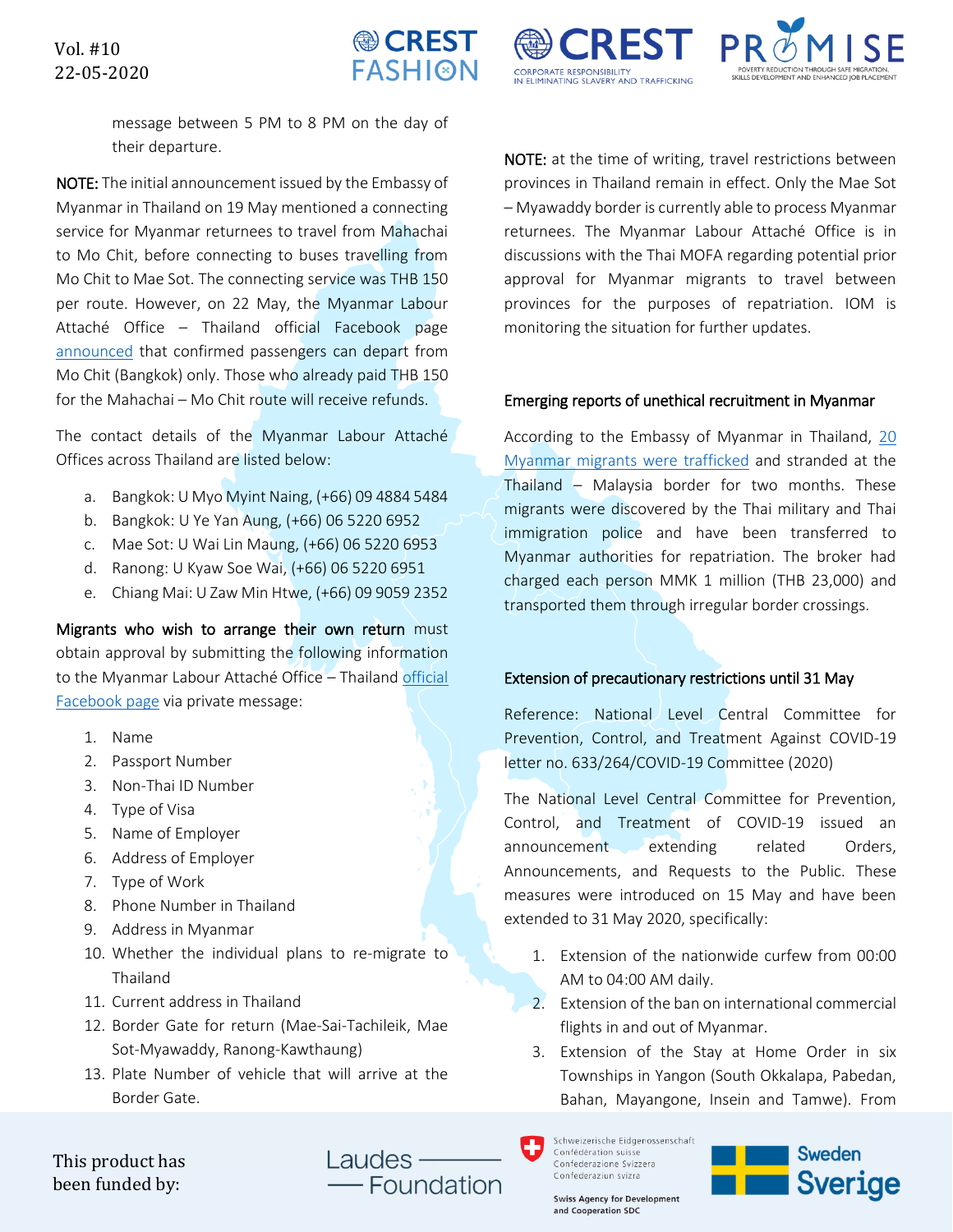

4:00 PM on 14 May, the Order no longer applies in four townships (Mingaladon, Hlaing Tharyar, Shwe Pyi Thar and Botahtaung).

- 4. Extension of the temporary suspension of Visas on Arrival and E-Visas.
- 5. Extension of temporary suspension of overseas employment processes and all Pre-Departure Orientation and skills training.



IOM Myanmar providing humanitarian assistance to returning migrants at the MOU Quarantine Centre in Myawaddy on 20 May 2020

## **Cambodia**

# Official plans to reopen land borders with Thailand not yet in place

Reference: the Royal Embassy of Cambodia in Thailand [official Facebook page,](https://www.facebook.com/ទីប្រឹក្សាទទួលបន្ទុកពលករប្រចាំប្រទេសថៃ-ที่ปรึกษาฝ่ายแรงงาน-ประจำประเทศไทย-1345836062185064/) 19 May 2020

On 19 May 2020, the Labor Attaché from the Royal Embassy of Cambodia in Thailand stated that "[t]here has not been any official information yet regarding the reopening of land borders between Cambodia and Thailand."





# 330 factories in Cambodia apply to suspend business operations, 56,000 workers to receive compensation

Reference: [Radio France International \(RFI\) news,](http://www.rfi.fr/km/%E1%9E%80%E1%9E%98%E1%9F%92%E1%9E%96%E1%9E%BB%E1%9E%87%E1%9E%B6/20200520-%E1%9E%9B%E1%9F%84%E1%9E%80%E1%9E%A0%E1%9F%81%E1%9E%84-%E1%9E%9F%E1%9E%BD%E1%9E%9A%E1%9F%96%E1%9E%93%E1%9F%85%E1%9E%96%E1%9F%81%E1%9E%9B%E1%9E%93%E1%9F%81%E1%9F%87%E1%9E%9A%E1%9F%84%E1%9E%84%E1%9E%85%E1%9E%80%E1%9F%92%E1%9E%9A%E1%9E%80%E1%9F%86%E1%9E%96%E1%9E%BB%E1%9E%84%E1%9E%96%E1%9F%92%E1%9E%99%E1%9E%BD%E1%9E%9A%E1%9E%80%E1%9E%B6%E1%9E%9A%E1%9E%84%E1%9E%B6%E1%9E%9A%E1%9E%98%E1%9E%B6%E1%9E%93%E1%9F%A2%E1%9F%A3%E1%9F%A7-%E1%9E%94%E1%9F%89%E1%9F%87%E1%9E%96%E1%9E%B6%E1%9E%9B%E1%9F%8B%E1%9E%8A%E1%9E%9B%E1%9F%8B%E1%9E%80%E1%9E%98%E1%9F%92%E1%9E%98%E1%9E%80%E1%9E%9A%E1%9E%87%E1%9E%B6%E1%9E%84%E1%9F%A1%E1%9F%A1%E1%9E%98%E1%9F%89%E1%9E%BA%E1%9E%93%E1%9E%93%E1%9E%B6%E1%9E%80%E1%9F%8B) 20 May 2020

H.E. Heng Sour, the Spokesperson of the Ministry of Labour and Vocational Training (MoLVT), announced that as of 20 May, 330 factories in Cambodia had submitted requests to the MoLVT to suspend business operations. The duration of requested suspensions range between one month and three months. At the time of the announcement, 237 of these businesses' operations remain suspended, implying that 93 businesses who had suspended operations have now resumed work.

More than 110,000 Cambodian workers have been stood down/furloughed as a result of the suspension of business operations. The Cambodian Government is planning a USD 70/month compensation scheme for these affected workers, with USD 40 from the Government and USD 30 from employers to be paid to the workers. To date, approximately 56,000 workers have been put on the compensation list, and will receive the funds by 24 May. MoLVT is working to further verify eligibility and to disburse payments. Migrants returning from employment in Thailand and other countries of destination are not eligible for this scheme.

# **Lao People's Democratic Republic**

### Domestic travel restrictions eased from 18 May to 1 June

Reference: N.580/PMO, 15 May 2020

The Prime Minister officially announced further easing of restrictions during the period from 18 May to 1 June. Details are listed on the National COVID-19 Taskforce [official website.](https://www.covid19.gov.la/index.php?r=site%2Fdetail&id=588) Key measures are listed below, with all

This product has been funded by:

Laudes -- Foundation